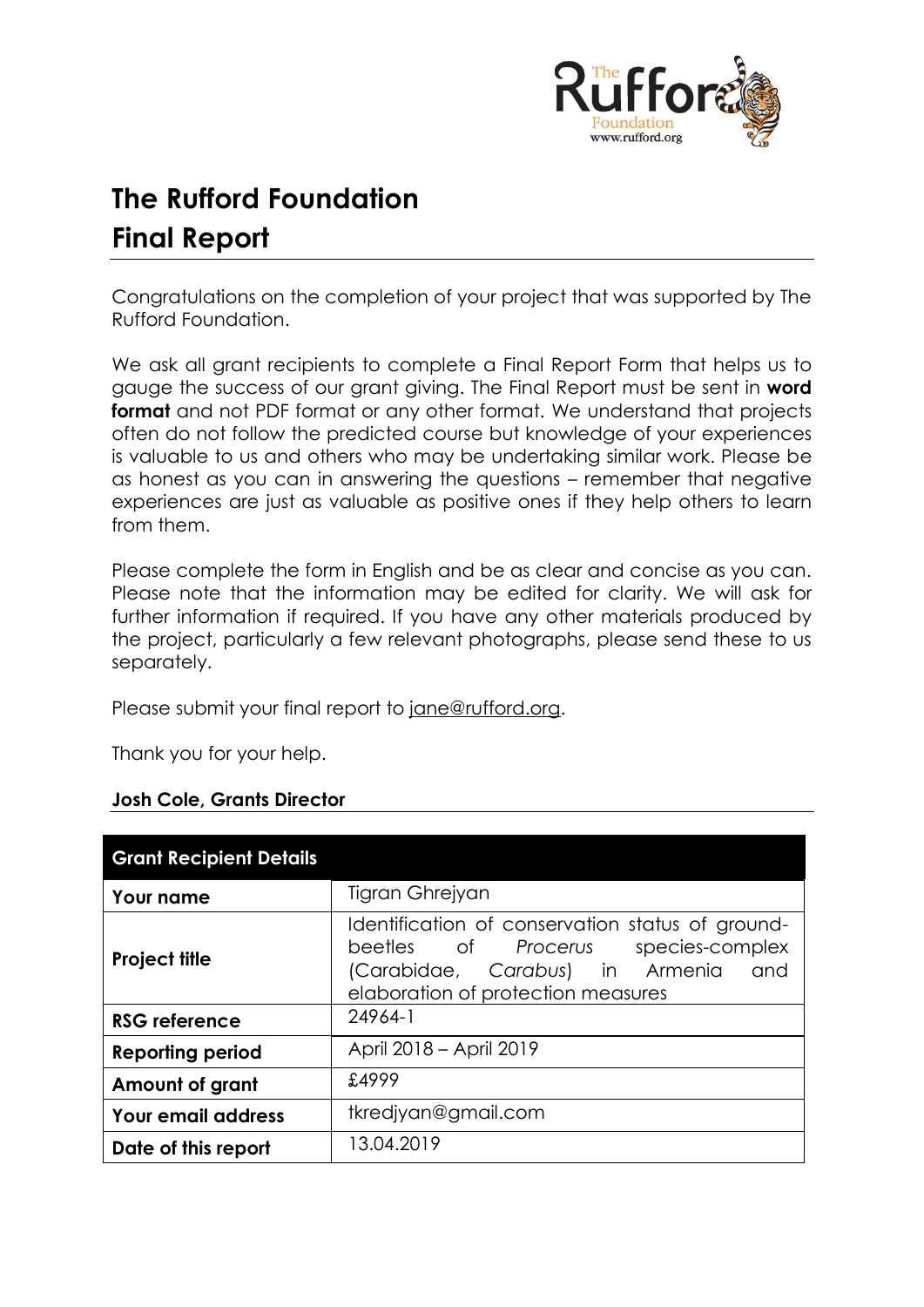

# **1. Please indicate the level of achievement of the project's original objectives and include any relevant comments on factors affecting this.**

| Objective                                                                                                                                                                                                                                                                     | $rac{2}{9}$<br>achieved | Partially<br>achieved | Fully<br>achieved | <b>Comments</b>                                                                                                                                                                                                                                                                                                                                                                                                           |
|-------------------------------------------------------------------------------------------------------------------------------------------------------------------------------------------------------------------------------------------------------------------------------|-------------------------|-----------------------|-------------------|---------------------------------------------------------------------------------------------------------------------------------------------------------------------------------------------------------------------------------------------------------------------------------------------------------------------------------------------------------------------------------------------------------------------------|
| Identification<br>of<br>taxonomic<br>composition<br>of Procerus in Armenia,<br>delimitation of taxa                                                                                                                                                                           |                         |                       |                   | Basing on collection materials<br>and<br>the<br>found<br>specimens,<br>newly<br>taxonomic composition of the target<br>(subgenus Procerus of<br>the<br>taxon<br>genus Carabus) in Armenia<br>was<br>elucidated; key for identification of<br>Armenian Procerus was prepared for<br>further<br>dissemination<br>among<br>stakeholders                                                                                      |
| Elucidation of Procerus<br>taxa distribution, habitat<br>conditions and threats                                                                                                                                                                                               |                         |                       |                   | Data on current distribution, some<br>ecological and biological peculiarities<br>of Armenian Procerus taxa,<br>their<br>habitat conditions, current<br>and<br>potential threats were revealed for<br>several populations in southern and<br>northern Armenia; on the other hand,<br>some previously reported populations<br>were not found and, thus, further<br>investigations in those regions<br>are<br>necessary      |
| Creation<br>of<br>GIS-based<br>database                                                                                                                                                                                                                                       |                         |                       |                   | Database was created and filled with<br>available;<br>the<br>data<br>further<br>all<br>completion of database is supposed                                                                                                                                                                                                                                                                                                 |
| Preparation<br>and<br>submission of proposals<br>for inclusion of target<br>taxa into National Red<br>Book and into IUCN Red<br>List                                                                                                                                          |                         |                       |                   | Preliminary assessment of status of<br>Armenian Procerus taxa using IUCN<br>Red List' Criteria was carried out;<br>respective fact sheets are largely<br>almost<br>prepared<br>and<br>for<br>ready<br>submission                                                                                                                                                                                                          |
| Elaboration<br>of Action<br>Plans for all the taxa<br>distinguished.<br>Delimitation<br>and<br>planning<br>of<br>PAs<br>necessary for taxa and<br>habitats<br>their<br>conservation, creation of<br>documents<br>respective<br>and their submission to<br>Governmental<br>the |                         |                       |                   | Habitats<br>of Procerus taxa<br>were<br>mapped, major threats and possible<br>mitigation measures were assessed.<br>On this basis Action Plans for each<br>taxon were prepared. Documents on<br>creation of new PAs of different status<br>(e.g., micro-reservation or Nature<br>the<br>dedicated<br>to<br>Monument)<br>Procerus protection were prepared<br>taking<br>into consideration current<br>Armenian legislation |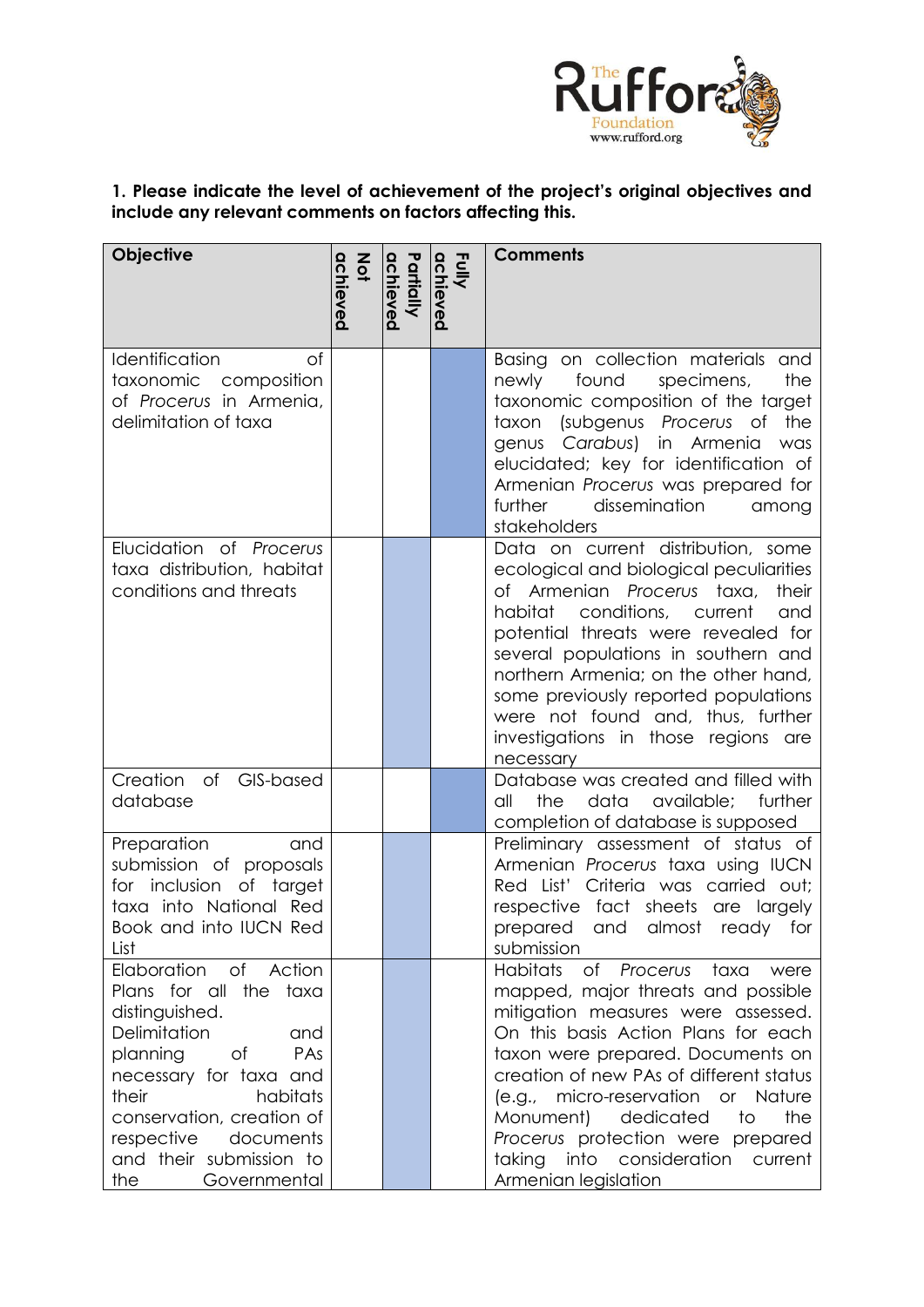

| bodies                                                                                                                                                                                                                                                                                                                                                       |  |                                                                                                                                                                                                                                                                                                                                                                                                                                                                                                                                                                                                                                                                                           |
|--------------------------------------------------------------------------------------------------------------------------------------------------------------------------------------------------------------------------------------------------------------------------------------------------------------------------------------------------------------|--|-------------------------------------------------------------------------------------------------------------------------------------------------------------------------------------------------------------------------------------------------------------------------------------------------------------------------------------------------------------------------------------------------------------------------------------------------------------------------------------------------------------------------------------------------------------------------------------------------------------------------------------------------------------------------------------------|
| Rise of awareness<br>0t<br>stakeholders<br>including<br>conservationists'<br>community, authorities of<br>different<br>levels,<br>local<br>communities, etc.<br>Increasing of capacities<br>educational<br>of<br>local<br>facilities<br>(schools,<br>colleges) and rise of the<br>level of understanding of<br>the importance of target<br>taxa conservation |  | Respective activities were carried out<br>in all the regions surveyed, including<br>meetings,<br>lectures,<br>etc.<br>Local<br>educational facilities as well as other<br>stakeholders (PA headquarters, local<br>bodies,<br>etc.)<br>governance<br>were<br>didactic<br>provided with<br>materials<br>(posters, booklets, calendars), which<br>according to our information are still in<br>the<br>institutions<br>in<br>above<br><b>use</b><br>mentioned. It must be underlined that<br>due to public awareness rising we are<br>permanently getting information on<br>of Procerus<br>observations<br>the<br>in<br>territories visited in the framework of<br>the project implementation |
| Training<br>of<br>young<br>scientists<br>and<br>conservationists<br>for<br>improvement of their skills<br>researches<br>and<br>in.<br>implementation<br>of<br>conservation<br>measures<br>and public awareness<br>activity                                                                                                                                   |  | of<br>members<br>All<br>our<br>young<br>implementing group participated in<br>project implementation activities<br>satisfactory getting respective skills                                                                                                                                                                                                                                                                                                                                                                                                                                                                                                                                 |
| Publication of scientific<br>papers for elucidation of<br>questions<br>the<br>of<br>Procerus'<br>taxonomy and problems<br>of their conservation                                                                                                                                                                                                              |  | publication on taxonomy of<br><b>The</b><br>Armenian Procerus using multilateral<br>(morphological,<br>approaches<br>molecular) is under<br>karyological,<br>preparation; preprint on the problems<br>of Procerus conservation in Armenia is<br>under preparation for submission to<br>Research Gate is prepared as well                                                                                                                                                                                                                                                                                                                                                                  |

## **2. Please explain any unforeseen difficulties that arose during the project and how these were tackled (if relevant).**

First of all it must be stressed that during planning of our activities it was underestimated the level of rarity of the target taxa. Thus, during our expeditions it turned out that satisfactory data on abundance and even presence of some *Procerus* populations were not available. Sometimes in such cases we got information from local peoples but these did not allow getting enough comprehensive data for real assessment of the status of concrete populations.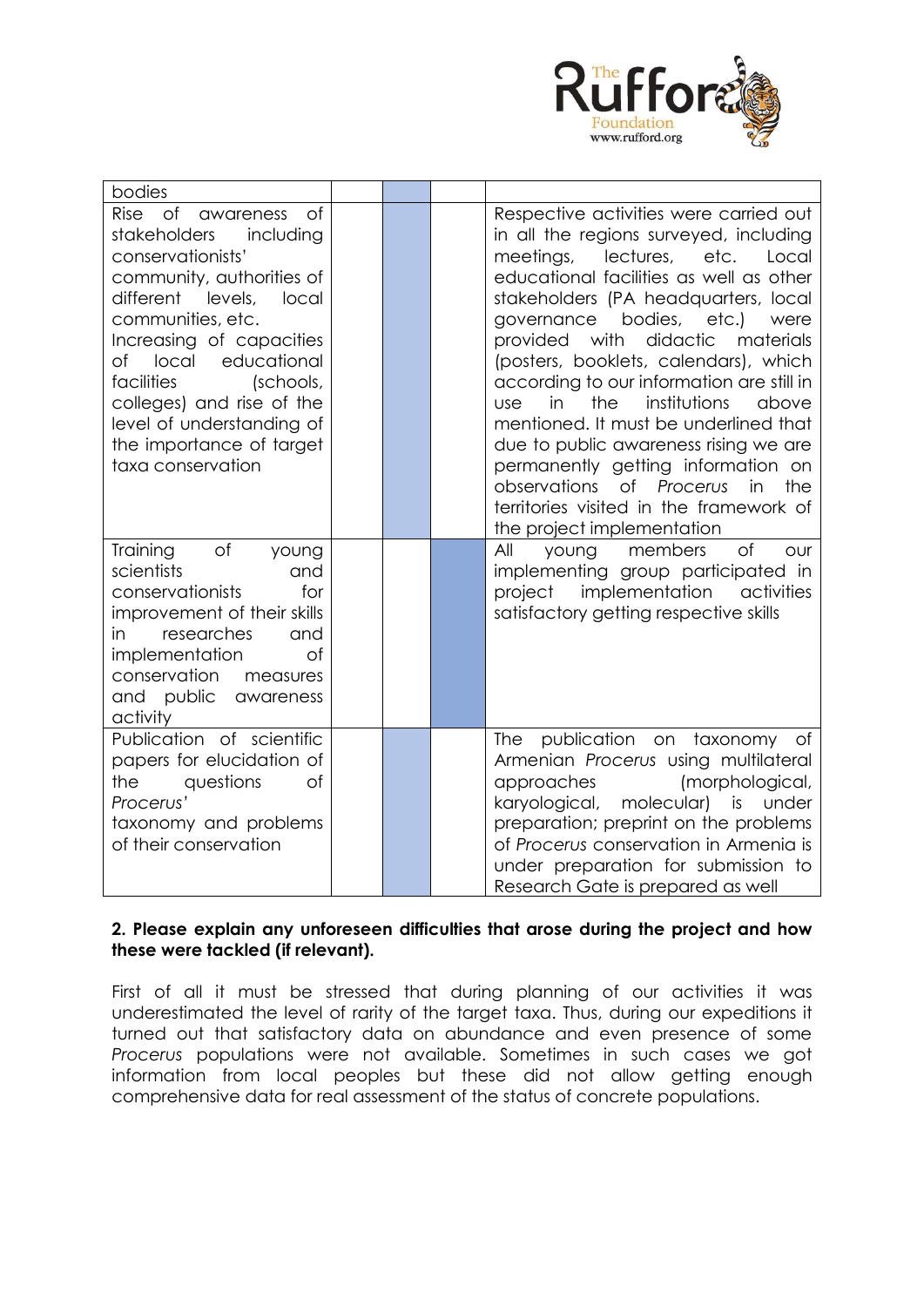

# **3. Briefly describe the three most important outcomes of your project.**

- 1. The taxonomic composition of *Procerus* taxa in Armenia was elucidated; five taxa were revealed (*P. caucasicus fallettianus*, *P. c. antonkozlovi*, *P. c. tatyanagorokhovae*, *P. c. nakagomei, P. c. mishkai*) and *P. caucasicus colchicus* was excluded from Armenian fauna;
- 2. The modern data on distribution and some peculiarities of biology of Armenian *Procerus* taxa were obtained and included into database; taking into consideration the data above mentioned the proposals for inclusion of target taxa into Armenian Red Book and IUCN Red List were elaborated and ready for submission;
- 3. The recommendation for conservation of the target *Procerus* taxa were elaborated.

# **4. Briefly describe the involvement of local communities and how they have benefitted from the project (if relevant).**

Local communities' members were involved in project implementation providing us with the data on some *Procerus* taxa occurring on the respective territories; besides authorities of communities and PAs supported our activity organising meetings with their staff and pupils of local schools targeted to awareness rising of the members of communities, especially among young generation. According to our information, illustrative and didactic materials shared during project' implementation are still in use with educational purposes.

# **5. Are there any plans to continue this work?**

During field work implementation not all the populations of target *Procerus* taxa preliminarily known from some habitats of the study area were found and data on them are necessary for making our database and elaboration of further conservation measures more comprehensive. Thus, we are intending to continue the field research activities for getting the missing data.

We are planning to continue public awareness raising activities, including dissemination of respective educational materials in local communities and carrying out lectures and conversations with local people (including educational institutions) to get new information and monitoring of the populations of *Procerus*.

#### **6. How do you plan to share the results of your work with others?**

- 1. Proposals for inclusion of Armenian *Procerus* taxa into further edition of country's Red Book with datasheets will be submitted to the Ministry of Nature Protection of RA which is responsible for Red Book management;
- 2. Action Plans including proposals of creation of new PAs of different status will be submitted to the Ministry of Nature Protection of RA as well;
- 3. Documents on taxa proposed for inclusion into IUCN Red List of Threatened Species will be submitted to IUCN SSC;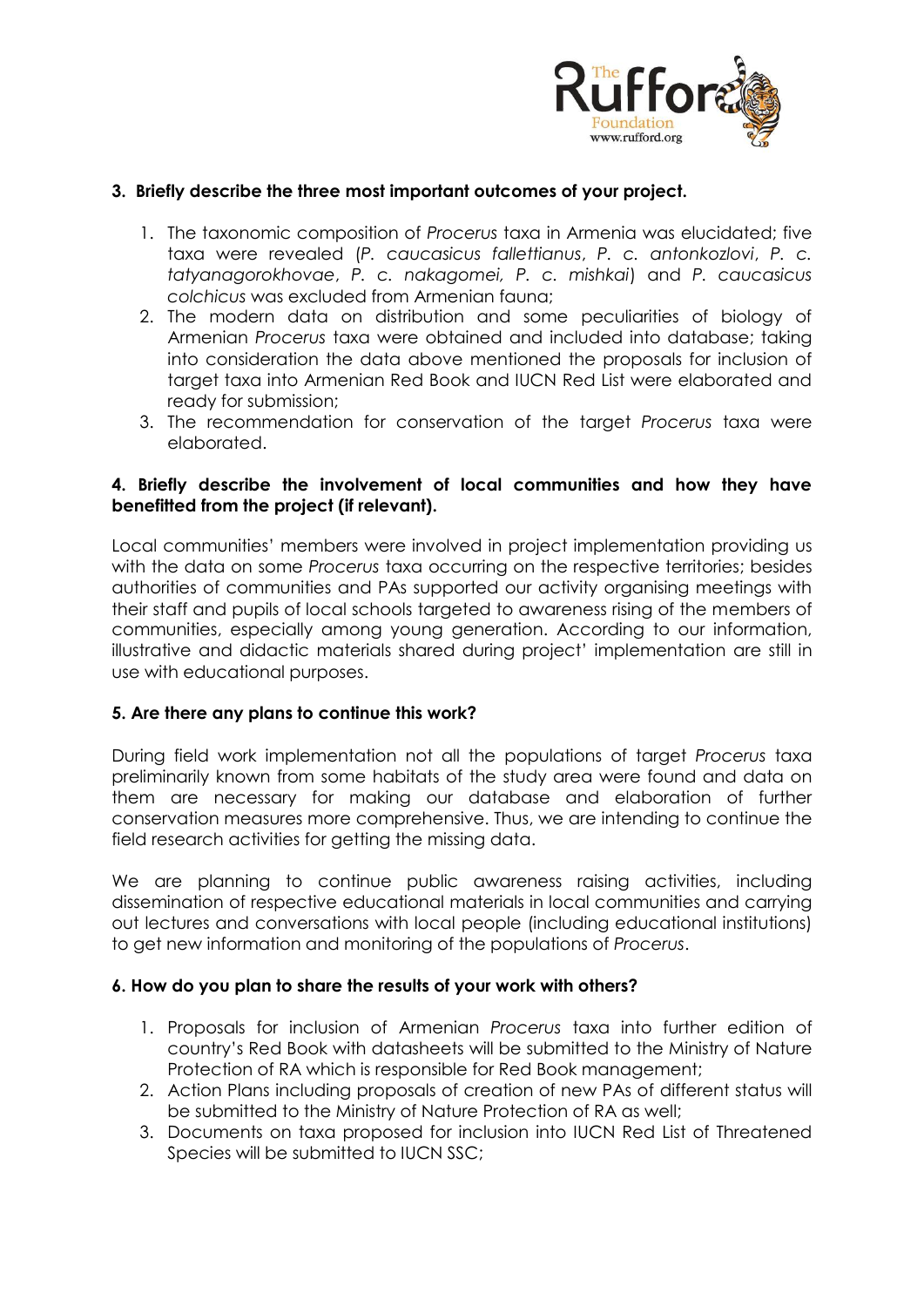

4. The project results will be prepared and published in peer-reviewed journals, as well as shared in different conferences and workshops.

# **7. Timescale: Over what period was The Rufford Foundation grant used? How does this compare to the anticipated or actual length of the project?**

The Rufford Foundation grant was used during period from end of April, 2018 till April, 2019, and the activities were carried out according to the Project timescale.

#### **8. Budget: Please provide a breakdown of budgeted versus actual expenditure and the reasons for any differences. All figures should be in £ sterling, indicating the local exchange rate used.**

| <b>Item</b>                                                                                  | Budgeted<br>Amount | Actual<br>Amount | Differenc<br>ወ | <b>Comments</b>                                                                                                                                                         |
|----------------------------------------------------------------------------------------------|--------------------|------------------|----------------|-------------------------------------------------------------------------------------------------------------------------------------------------------------------------|
| Publication of<br>booklets<br>and posters/calendars                                          | 800                | 700              | $-100$         | fluctuation<br>of<br>Due<br>to<br>the<br>currency rate actual cost for<br>publication<br>of<br>didactic<br>materials became lower                                       |
| Purchase of tent (for 2<br>person)                                                           | 90                 | 90               |                |                                                                                                                                                                         |
| of notebook<br>Purchase<br>with accessories                                                  | 300                | 300              |                |                                                                                                                                                                         |
| Trinocular<br>Purchase<br>microscope with photo<br>camera                                    | 610                | 550              | $-60$          | tools<br>mentioned<br><b>The</b><br>were<br>purchased directly from Russia<br>which is somewhat cheaper<br>than in Armenia                                              |
| Purchase of Garmin eTrex<br><b>GPS</b>                                                       | 120                | 120              |                |                                                                                                                                                                         |
| Per<br>diems:<br>£7/person/day<br>$\overline{4}$<br>X<br>persons x 5 days/trip x 10<br>trips | 1400               | 1505             | $+105$         | Additional trip for dissemination<br>of information<br>didactic<br>and<br>materials<br>carried<br>was<br>out<br>$£7/person/day \times 3 persons \times 5$<br>days/trip) |
| driver:<br>rent<br>and<br>Car<br>£20/day x 5 days/trip x 10<br>trips                         | 1000               | 1100             | $+100$         | Additional<br>sum<br>was<br>spent<br>during trip above mentioned                                                                                                        |
| Fuel (£0.7/L x 15 L/100 km<br>x 700 km/trip x 10 trips)                                      | 679                | 720              | $+41$          | Additional fuel was spent for the<br>trip above mentioned                                                                                                               |
| <b>Total</b>                                                                                 | 4999               | 5085             | +86            |                                                                                                                                                                         |

During Project implementation the rate of £ sterling / Armenian dram (AMD) fluctuated from 665.50 to 634.12 AMD/£.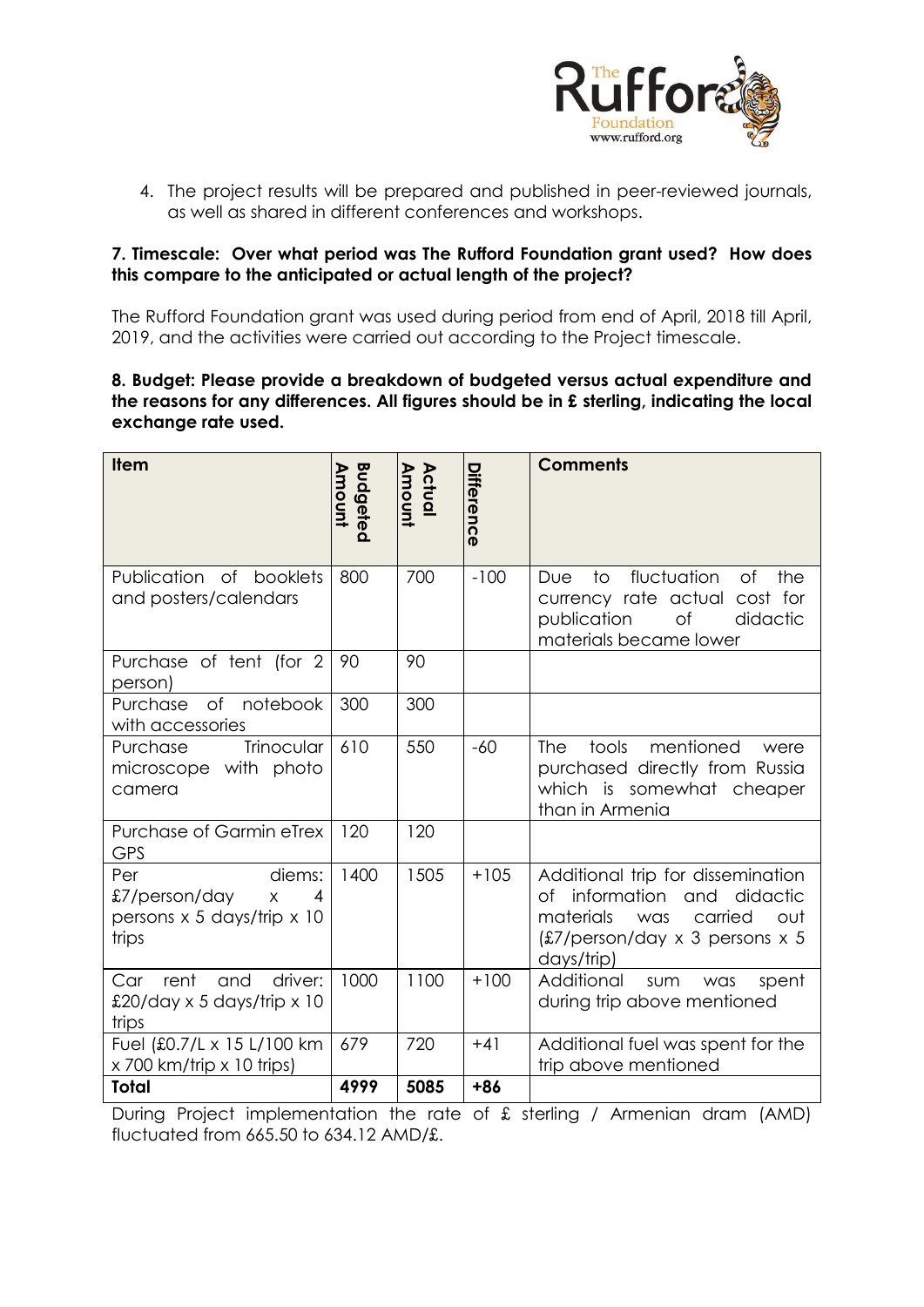

#### **9. Looking ahead, what do you feel are the important next steps?**

In my opinion one of the most important further activity is enlarging of geographical scope of surveys taking into consideration the territories from which there is old collection materials on *Procerus* and those potentially inhabited by different *Procerus* taxa (e.g., characterised by high abundance of their prey snails *Helix* spp.) from which these beetles are not reported yet. This will allow us to get comprehensive data on distribution and abundance of the target taxa through the whole country's territory.

Another important step is carrying out activities dedicated to consultations and discussions on the action plans proposed (including approaches on creation of new PAs) among stakeholders – governmental bodies, local authorities, existing PAs authorities, NGOs, etc. for coordination of the process of implementation of the conservation measures proposed by our group.

Of crucial importance can be considered continuation of public awareness rising activities; it will allow, among other outcomes, getting new information on presence, abundance, threats of concrete populations of *Procerus* in our country.

#### **10. Did you use The Rufford Foundation logo in any materials produced in relation to this project? Did the Rufford Foundation receive any publicity during the course of your work?**

We used the RF logo in all the materials published (posters, booklets, calendars). In all of our lectures, meetings and discussions the RF role was stressed. And it is supposed to stress our acknowledgment to the Rufford Foundation in further publications.

#### **11. Please provide a full list of all the members of your team and briefly what was their role in the project.**

**Dr. Mark Kalashyan** is a leading coleopterologist in our country and worldwide known specialist on the beetles taxonomy, ecology and conservation. His role in the framework of the project was taxonomic analysis issues, help in assessment of the target taxa using IUCN Criteria and elaboration of conservation measures. **MSc Noushig Zarikian** (post-graduate student), **Ms. Meri Mazmanyan** and **Ms. Serine Fahradyan** (Master students from Yerevan State University) and **Ms. Elya Khachatryan** (Master student from Armenian State Pedagogical University) were involved in some expeditions, laboratory research and into public awareness activities as well.

**Dr. Gayane Karagyan** from our Scientific Center assisted during the project implementation as a person very much experienced in insects' field observations and multilateral laboratory works. She worked as an experienced lecturer promoting public awareness rising in local communities, including young generation. She participated in creation and completion of database, GIS-analyses and mapping.